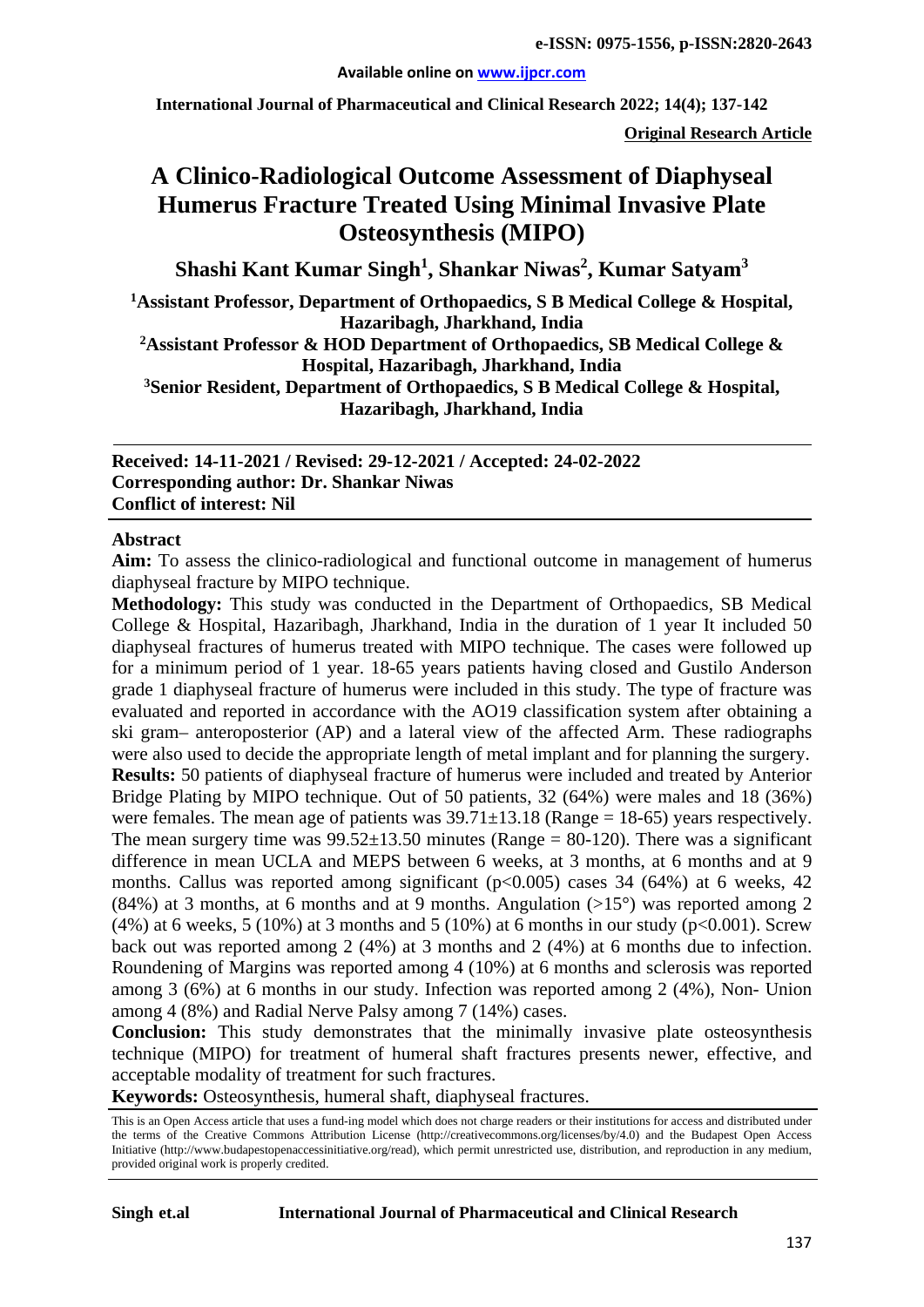#### **Introduction**

The humeral shaft is defined as the expanse between the proximal insertion of the pectoral is major and the distal metaphyseal flare of the humerus [1]. Cylindrical in shape, the shaft inherently provides strength and resistance to both torsional and bending forces. Distally the bone transitions into a triangular geometry with the base posterior which forms a supra-condylar region. This region maintains a narrow anterior-posterior dimension [1].The blood supply to the humeral shaft is provided predominantly by the nutrient artery, a branch off of the brachial artery that penetrates at the proximal third of the humerus on the medial side of the bone. The periosteum and the surrounding muscle bed also provide vascularity, to a lesser degree. Given the major role the nutrient artery plays in nourishing the humeral shaft, its disruption either through traumatic or iatrogenic means can be detrimental to fracture healing. It should be protected and preserved during surgical dissection.

Diaphyseal fractures of the humerus occur frequently and represent three to five percent of the fractures of the human body [2]. Most of these fractures are caused by direct or indirect trauma [3,4]. Humerus shaft fracture is not an uncommon event, representing 1% to 2% [5, 6] of all fractures happening in the human body and constitutes 14% of all fractures of the humerus [7].

Treatment of diaphyseal humeral fracture has evolved from the conservative cast and brace [8, 9] to internal fixation with plate and screws [10] and intramedullary nailing [10]; each of these techniques has its own complications [10, 11] and there is no definite data that shows the superiority of one over the other.

In seeking minimally invasive techniques, a new therapeutic option has arisen for treating these fractures: Bridge plates [12]. The advantage of MIPO technique over

conventional techniques are its following properties i.e. less soft tissue stripping, less iatrogenic neurovascular injury, less time consuming and cosmetically advanced technique. As a result of technical advancement, the minimally invasive plate osteosynthesis (MIPO) of humerus shaft fracture has shown promising results recently [13-15].

Aim:

To assess the clinico-radiological and functional outcome in management of humerus diaphyseal fracture by MIPO technique.

## **Materials and Methods**

This study was conducted in the Department of Orthopaedics, SB Medical College & Hospital, Hazaribagh, Jharkhand, India in the duration of 1 year. It included 50 diaphyseal fractures of humerus treated with MIPO technique. The cases were followed up for a minimum period of 1 year.

## **Inclusion criteria:**

18-65 years patients having closed and Gustilo Anderson grade 1 diaphyseal fracture of humerus.

## **Exclusion criteria:**

Patients having pathological fracture, pregnancy or any other fracture of the same extremity, radial nerve or brachial plexus injury, and life threatening comorbid conditions were excluded.

The type of fracture was evaluated and reported in accordance with the AO19 classification system after obtaining a ski gram– anteroposterior (AP) and a lateral view of the affected Arm. These radiographs were also used to decide the appropriate length of metal implant and for planning the surgery.

Surgical technique: The patients were positioned supine. All the patients were given general anesthesia. A 2-3 cm incision between the medial border of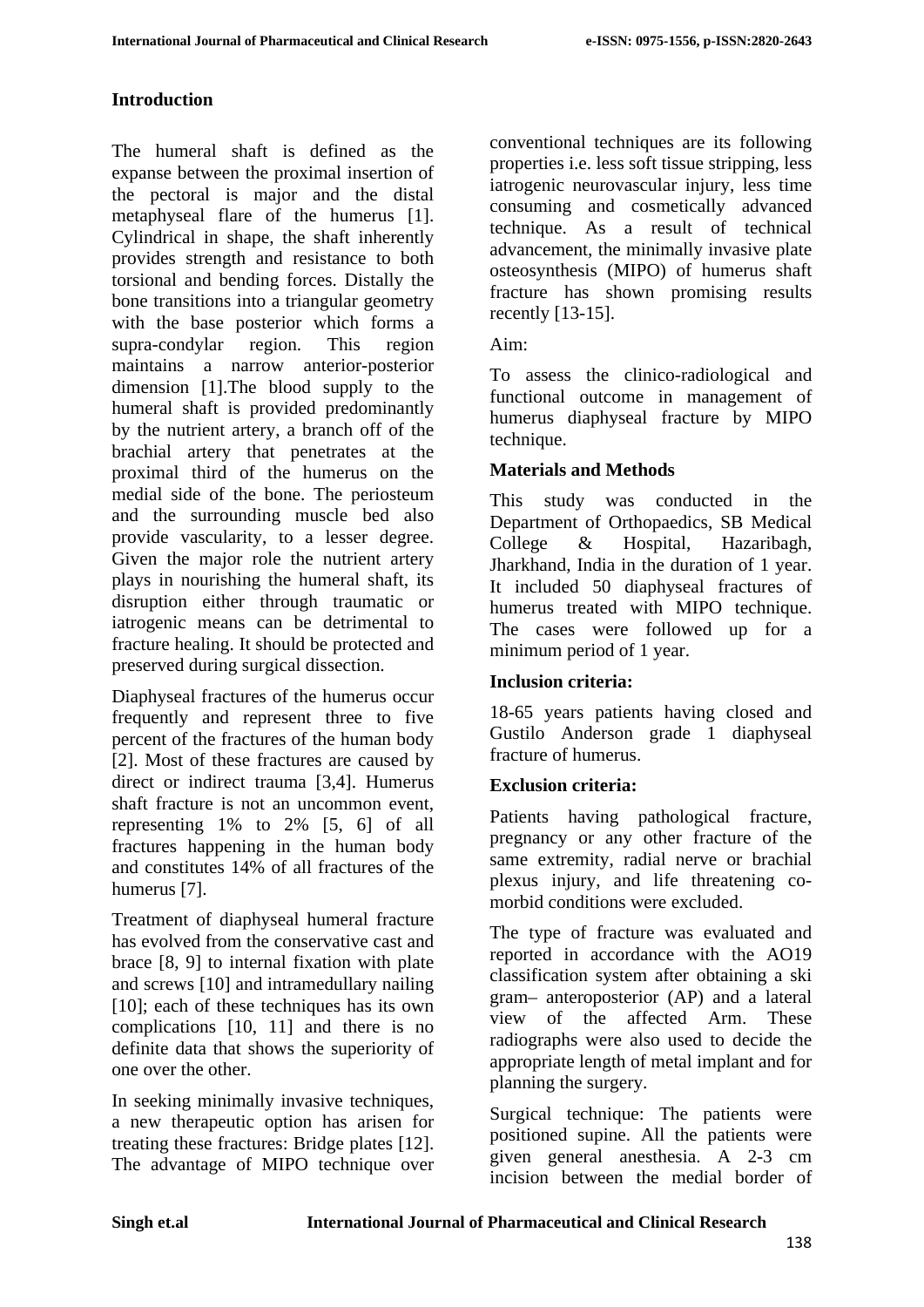deltoid and proximal biceps, 5 cm caudal to the acromion process was made. Distally, a 2-3 cm incision at the lateral border of the biceps, nearly 5 cm proximal to the flexion crease. Retraction of biceps was done to expose the musculocutaneous nerve, overlying the brachialis muscle. The nerve is then retracted and brachialis muscle was split till bone. The lateral half of brachialis muscle then protects radial nerve.

A sub-brachialis, extra-periosteal tunnel was created and a 4.5- mm dynamic compression plate is passed through the incision on the anterior surface of the humerus. Varus/ valgus angulation, length and rotation are restored by traction. Confirmation of the reduction done under image intensifier. Each side of the plate is fixed with three screws in anterior to posterior direction. Tunneling was done carefully in anterior fashion to prevent iatrogenic radial nerve injury. The amount of force required to be used for manual traction for achieving proper reduction was not easy at first, but becomes easy as technique is practiced. Rotational malalignment was checked under image intensifier. The operative time (skin incision to closure) was recorded. Postoperatively, shoulder immobilizer was applied.

Post operatively the operated limb was held in shoulder immobilizer and stitches were removed (i.e. 11th day) and successively patient were recommended to perform intermittent active gentle Shoulder and Elbow range of motion exercises as their pain control permits. Any complications were noted. Regular follow up was done at 6 weeks, 3 months, 6 months, and 9 months following surgery and all the patients were evaluated clinical, functional and radiological. Functional evaluation was done by using UCLA [16] Shoulder rating score and Mayo elbow performance score (MEPS) [17]. Anteroposterior (AP) and the lateral radiograph were taken at each follow-up for assessing fracture union and position of the implant. The fracture union and any complication were noted. Radiological callus formation at the fracture site, and alleviation of pain on movement with absence of tenderness at the fracture site was adopted as criteria for union.

## **Results:**

50 patients of diaphyseal fracture of humerus were included and treated by Anterior Bridge Plating by MIPO technique. Out of 50 patients, 32 (64%) were males and 18 (36%) were females. The mean age of patients was  $39.71 \pm 13.18$  $(Range = 18-65)$  years respectively. The mean surgery time was 99.52±13.50 minutes ( $\angle$ Range = 80-120). Infection was reported among 2 (4%), Non- Union among 4 (8%) and Radial Nerve Palsy among 7 (14%) cases.

| Variables                      |                       | Number            | $\%$ |
|--------------------------------|-----------------------|-------------------|------|
|                                | Male                  | 32                | 64   |
| Gender                         | Female                | 18                | 36   |
|                                | Road traffic accident | 35                | 70   |
| of<br>Cause                    | (RTA)                 |                   |      |
| fracture                       | Fall                  | 12                | 24   |
|                                | Direct trauma         | 3                 | 6    |
| Mean age (in years)            |                       | $42.65 \pm 15.62$ |      |
| Mean surgery time (in minutes) |                       | $92.38 \pm 20.64$ |      |
| Mean union time (in weeks)     |                       | $12.63 \pm 6.72$  |      |
| Complications                  | Radial<br>nerve       |                   | 14   |

|  |  |  |  | Table 1: Demographic details, etiology mean surgery and union time details |
|--|--|--|--|----------------------------------------------------------------------------|
|--|--|--|--|----------------------------------------------------------------------------|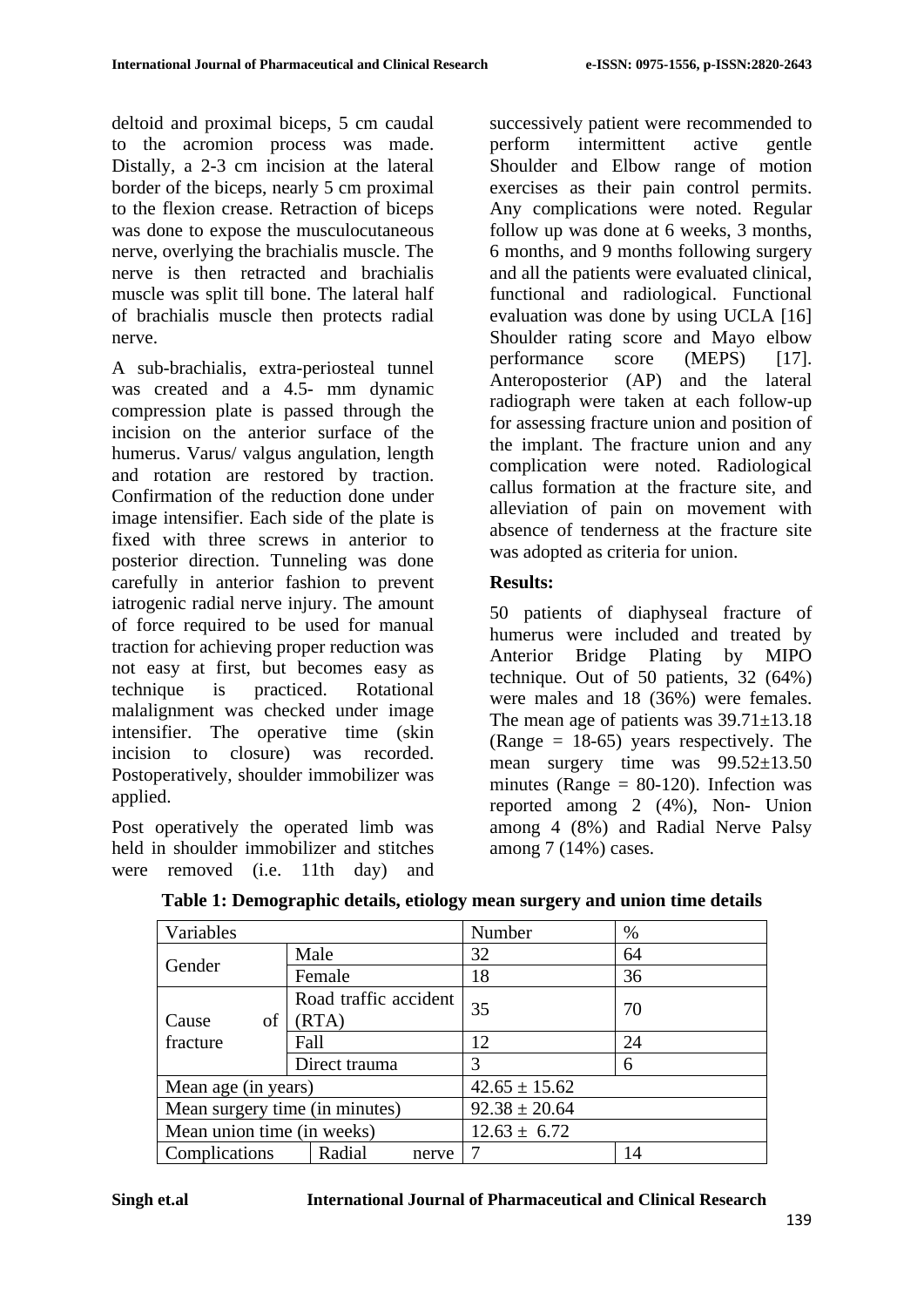| palsy     |   |     |
|-----------|---|-----|
| Non-union |   |     |
| Infection |   |     |
| None      | ∼ | − ∧ |

The mean UCLA and MEPS was compared at 6 weeks, at 3 months, at 6 months and at 9 months using the repeated measures ANOVA test. There was a

significant difference in mean UCLA and MEPS between 6 weeks, at 3 months, at 6 months and at 9 months.

| Table 2: Mean UCLA and MEPS score at different intervals of follow-up |
|-----------------------------------------------------------------------|
|-----------------------------------------------------------------------|

| Scores          | At 6 weeks       | At 3 months $\vert$ At 6 months      | At 9 months    |
|-----------------|------------------|--------------------------------------|----------------|
| Mean UCLA score | $17.92 + 1.54$   | $22.64 \pm 1.95$   26.34 $\pm$ 1.75  | $30.04 + 1.63$ |
| Mean MEPS score | $30.25 \pm 2.93$ | $155.83 \pm 7.82$   $70.05 \pm 6.23$ | $79.92 + 7.01$ |

**Table 3: Comparison of Radiological Assessment at 6 weeks, 3 months, 6 months and 9 months (N/A- not available)**

| Radiological assessment | At 6 weeks | At 3 months | At 6 months | At 9 months |
|-------------------------|------------|-------------|-------------|-------------|
| Callus                  | 34 (64%)   | 42 (84%)    | 42 (84%)    | 42 (84%)    |
| Angulation $(>150)$     | 2(4%)      | $5(10\%)$   | $5(10\%)$   | N/A         |
| Displacement $(>2$ mm)  | 2(4%)      | 4(8%)       | 4(8%)       | N/A         |
| Screw back out          | N/A        | 2(4%)       | 2(4%)       | N/A         |
| Roundening of margins   | N/A        | N/A         | 4(8%)       | N/A         |
| <b>Sclerosis</b>        | N/A        | N/A         | 3(6%)       | N/A         |

Radiological assessment was done by subsequent radiographs on each follow up. In current study, callus was reported among significant  $(p<0.005)$  cases 34 (64%) at 6 weeks, 42 (84%) at 3 months, at 6 months and at 9 months. Angulation  $(>15^{\circ})$  was reported among 2 (4%) at 6 weeks, 5 (10%) at 3 months and 5 (10%) at 6 months in our study  $(p<0.001)$ . Screw back out was reported among 2 (4%) at 3 months and 2 (4%) at 6 months due to infection. Roundening of Margins was reported among 4 (10%) at 6 months and sclerosis was reported among 3 (6%) at 6 months in our study.

#### **Discussion:**

Diaphyseal humerus fractures are common injuries encountered in daily practice resulting in significant burden to society in terms of productivity and wages. Being one of the most versatile bones its fracture

can be managed with a wide variety of treatments. Humerus has a vide functionally acceptable criteria due to mobile shoulder joint, and is highly amenable to conservative treatment. However, the same requires a splint or cast for 4 to 6 weeks and is cumbersome for the patient. Though functional bracing continues to be the gold standard treatment for the diaphyseal fractures of humerus, the trend in near past has moved towards surgical fixation so as to achieve the aim of early rehabilitation and return to activities of daily living.

Deepak S et al [18] in their study discussed that minimally invasive technique for fracture treatment has evolved based on the idea that with the preservation of fracture haematoma and the vascularity around the fracture site, the new bone is laid down in the form of callus.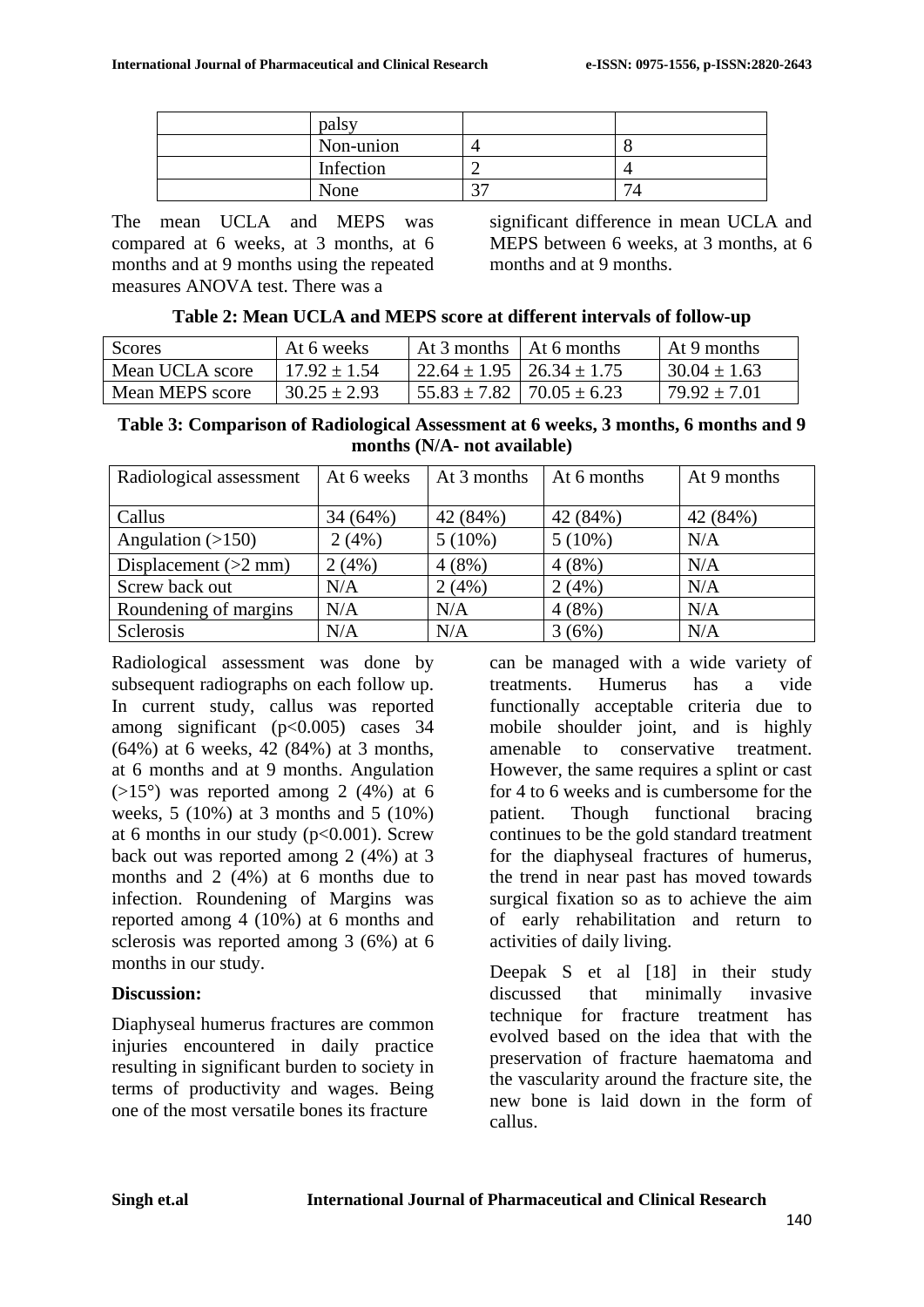In our study, the mean age of patients was  $39.71 \pm 13.18$  (Range = 18-65) years respectively. - The mean surgery time was 99.52 $\pm$ 13.50 minutes (Range = 80-120). The study by Kulkarni et al [19] reported mean surgical time of 116±17 minutes and while the similar study conducted by Shetty et al [20] has the comparable mean surgical time of 91.5 minutes (range: 70– 120 minutes). The mean operating time was 52 (range, 40–82) minutes as recorded by Sanjeevaiah and Reddy [21].

In our study, 76% showed excellent to good outcome, followed by fair results by 10% and poor by 14% subjects. This was quite similar to the studies by Deepak et al [18] where excellent shoulder scores were reported in 26 (86.7%) of the cases and good outcome in four cases This was quite similar to the study by Oh et al [22] where mean UCLA scores of 34.3 was reported. This was lesser than the study by Kulkarni et al [19] where average UCLA score was 18.3±4.0. Sharma et al [23] assessed functional outcome in eleven cases and found an excellent to good shoulder function in 9 cases (81.8%) and fair in 1 case (9.1%) on the UCLA score.

There were 2 case of infection reported by us in our study which in similar to the complication reported by Oh et al [22] which was due to poor tissue handling. We managed the case by implant removal and U slab application with concurrent antibiotics for a period of time and final fixation with ORIF with locking compression plate was done only after absence of any signs of infection. Concha et al [24] reported six cases of postoperative radial nerve palsy (neuroparaxia) which is similar as reported by our study. Risk of iatrogenic radial nerve injury is low and but still persists if the appropriate surgical technique is not used. The radial nerves were intact and recovered within 12 weeks of injury with post op rehabilitation in form of active/active assisted range of movement exercises and dynamic cock up splint in our study.[25]

## **Conclusion:**

This study demonstrates that the minimally invasive plate osteosynthesis technique (MIPO) for treatment of humeral shaft fractures presents newer, effective, and acceptable modality of treatment for such fractures.

# **References:**

- 1. Mader K, Mader S, Berntsson P-O. The Diaphysis: Nonsurgical Treatment. Simple and Complex Fractures of the Humerus. Springer Milan; 2012:13-20.
- 2. Sarmiento A, Latta L. Functional fracture bracing: tibia, humerus, and ulna. Springer Science & Business Media. 1995.
- 3. Ekholm R, Adami J, Tidermark J, Hansson K, Törnkvist H, Ponzer S. Fractures of the shaft of the humerus. An epidemiological study of 401 fractures. J Bone Joint Surg Br. 2006; 88:1469-73.
- 4. Garnavos C. Humerus shaft fractures. Rockwood and greens fractures in adults. 2015.
- 5. Brinker MR, O'Connor DP. The incidence of fractures and dislocations referred for orthopaedic services in a capitated population. J Bone Joint Surg Am. 2004;86-A(2): 290–297.
- 6. Court-Brown CM, Caesar B. Epidemiology of adult fractures: A review. Injury. 2006;37(8):691697.
- 7. Lovald S, Mercer D, Hanson J. Complications and hardware removal after open reduction and internal fixation of humeral fractures. J Trauma. 2011;70(5):1273–1277; discussion 1277-1278.
- 8. Camden P, Nade S. Fracture bracing of the humerus. Injury 1992;23:245-8.
- 9. Hunter SG. The closed treatment of fractures of the humeral shaft. Clin Orthop Relat Res 1982;164:192-8.